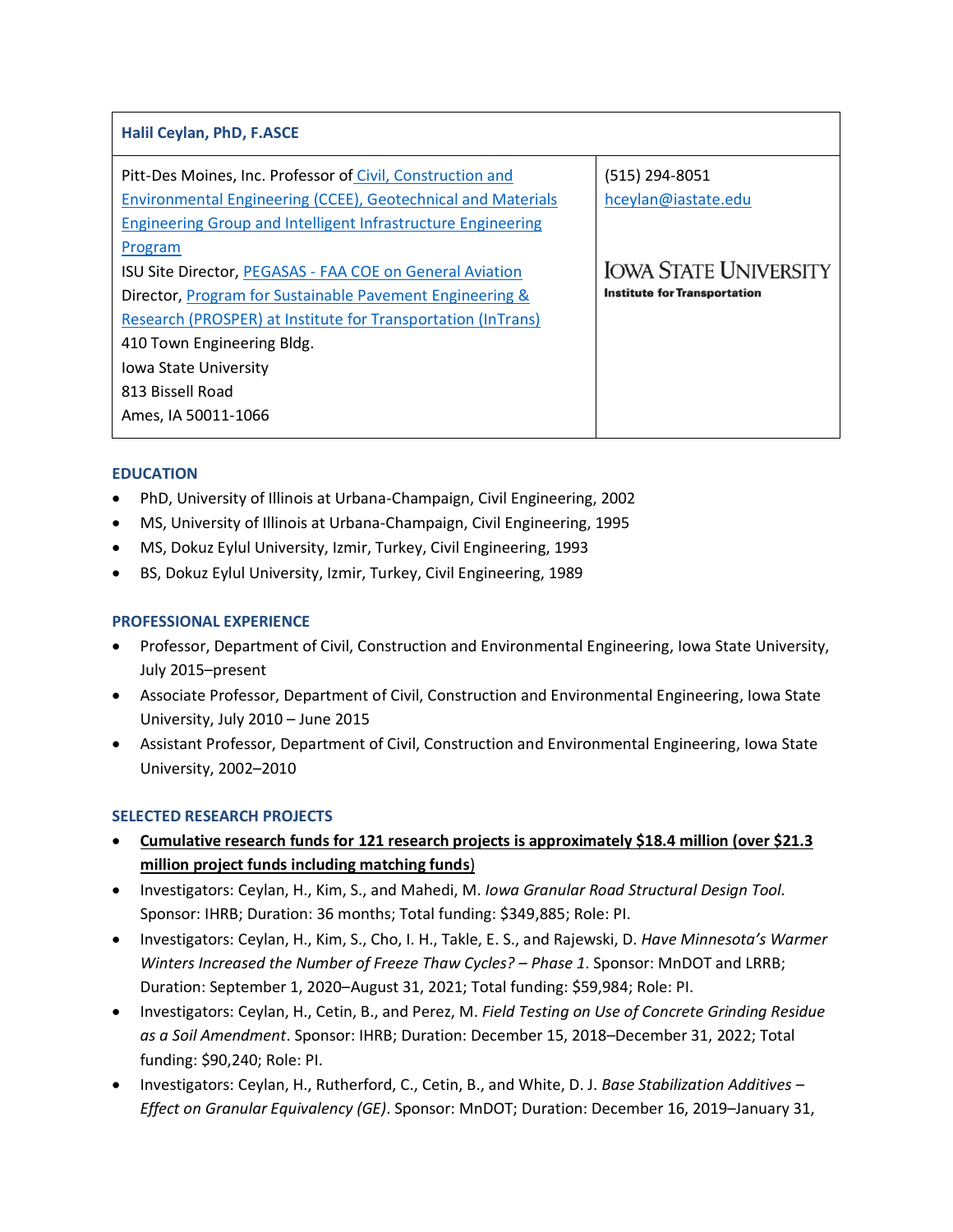2023; Total funding: \$195,229; Role: PI.

- Investigators: Ceylan, H., Kim, S., Zhang, Y., and Jahren, C. T. *Evaluation of Otta Seal Surfacing for Low-volume Roads in Iowa, Phase II Study: Comprehensive Laboratory Evaluation & Characterization and Full-Scale Field Implementation*. Sponsor: IHRB; Duration: July 1, 2018–June 30, 2023; Total funding: \$349,601; Role: PI.
- Investigators: Ceylan, H., Kim, S., Zhang, W., Waid, D., and Moore, B. *Development of a Smartphone-Based Road Performance Data Collection Tool*. Sponsor: IHRB; Duration: June 1, 2019–December 31, 2021; Total funding: \$296,901; Role: PI.
- Investigators: Ceylan, H., Buss, A., and Cetin, B. *Determining Pavement Design Criteria for Recycled Aggregate Base and Large Stone Subbase*. Sponsor: National Road Research Alliance (NRRA)- MnDOT; Duration: October 1, 2017–June 30, 2020; Total funding: \$225,000; Role: PI.
- Investigators: Ceylan, H., Horton, R., Gopalakrishnan, K., Kim, S., and Cetin, B. *Concrete Grinding Residue: Its Effect on Roadside Vegetation and Soil Properties*. Sponsor: MnDOT; Duration: June 14, 2016–April 30, 2019; Total funding: \$154,996; Role: PI.
- Investigators: Ceylan, H., Gopalakrishnan, K., and Kim, S. *Biofuel Co-Product Use for Pavement Geo-Materials Stabilization: Phase II - Extensive Lab Characterization and Field Demonstration*. Sponsor: Iowa DOT; Duration: May 8, 2013–December 31, 2019; Total funding: \$247, 967 (\$167,967 from IHRB + \$80,000 In-kind and Cash Support from Buchanan County Engineer's Office and industrial firms); Role: PI.

### **SELECTED PUBLICATIONS**

- **Total: over 360 peer-reviewed publications and over 350 presentations**
- Xue, Z., Ashlock, J. C., Cetin, B., Wu, Y., Li, C., and Ceylan, H. 2021. Freeze-Thaw Performance of Granular Roads Stabilized with Optimized Gradation and Clay Slurry. *Proc., 4th International Conference on Transportation Geotechnics (ICTG)*, Chicago, IL, May 23–26.
- Satvati, S., Nahvi, A., Cetin, B., Ashlock, J., Jahren, C. T., and Ceylan, H. 2020. Performance-based Economic Analysis to Find the Sustainable Aggregate Option for a Granular Roadway*. Transportation Geotechnics*, Vol. 26.
- Li, Y., Zhang, Y., Ceylan, H., and Kim, S. 2020. In Situ Evaluation of Using Lignosulfonate for Subgrade Stabilization. *Proc., 2020 ASCE Geo-Congress*, Minneapolis, MN, February 25–28.
- Yang, B., Cetin, B., Zhang, Y., Luo, C., Ceylan, H., Horton, R., Kim, S., and Mahedih, M. 2019. Effects of Concrete Grinding Residue (CGR) on Selected Sandy Loam Properties. *Journal of Cleaner Production*, Vol. 240.
- Yang, B., Zhang, Y., Ceylan, H., Kim, S., and Gopalakrishnan, K. 2018. Assessment of Soils Stabilized with Lignin-Based Byproducts. *Transportation Geotechnics*, Vol. 17, Part A, pp. 122–132.

#### **PROFESSIONAL AFFILIATIONS, HONORS, AND SERVICE**

• Member of more than 30 national and international committees and organizations, editorial board member for nine international journals, 19 track organizer/chair, presided 49 sessions, 23 other professional activities (including international advisory committees), 24 services to Iowa State University since August 2002.